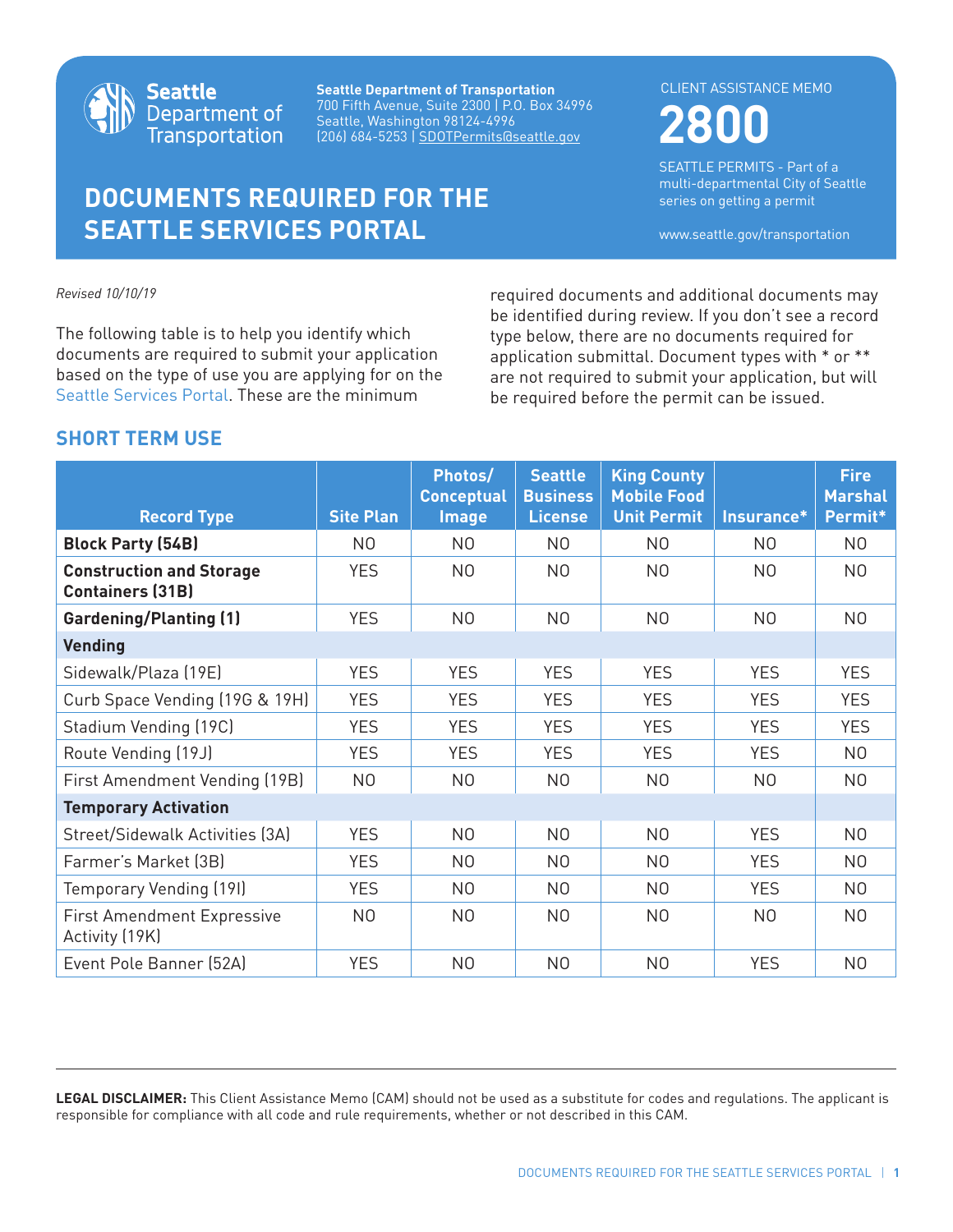# **LONG TERM USE**

|                                                              |                  | Photos/<br><b>Conceptual</b> |                |                | <b>Indemnity</b> |  |
|--------------------------------------------------------------|------------------|------------------------------|----------------|----------------|------------------|--|
| <b>Record Type</b>                                           | <b>Site Plan</b> | <b>Image</b>                 | Insurance*     | Bond**         | Agreement**      |  |
| <b>Private Structures/Uses</b>                               |                  |                              |                |                |                  |  |
| Public Amenity (i.e., street furniture, art) (52)            | <b>YES</b>       | <b>YES</b>                   | N <sub>0</sub> | N <sub>0</sub> | N <sub>0</sub>   |  |
| Wall/Fence/Rockery/Other Access or Minor<br>Structures (29A) | <b>YES</b>       | N <sub>0</sub>               | N <sub>0</sub> | N <sub>0</sub> | <b>YES</b>       |  |
| Overhead signage (6)                                         | <b>YES</b>       | <b>YES</b>                   | N <sub>0</sub> | N <sub>0</sub> | N <sub>0</sub>   |  |
| Fixed ground sign (2A)                                       | <b>YES</b>       | <b>YES</b>                   | N <sub>0</sub> | N <sub>0</sub> | N <sub>0</sub>   |  |
| Sidewalk or curb space café (18E & 18D &<br>18B)             | <b>YES</b>       | <b>YES</b>                   | <b>YES</b>     | N <sub>0</sub> | N <sub>0</sub>   |  |
| Merchandise Display (18A)                                    | <b>YES</b>       | <b>YES</b>                   | <b>YES</b>     | N <sub>0</sub> | N <sub>0</sub>   |  |
| Below-, Above- or At-grade Structures<br>[7C & 27]           | <b>YES</b>       | N <sub>0</sub>               | N <sub>0</sub> | N <sub>0</sub> | <b>YES</b>       |  |
| Long-term Material Storage (12)                              | <b>YES</b>       | N <sub>0</sub>               | N <sub>0</sub> | N <sub>0</sub> | N <sub>0</sub>   |  |
| Active Areaways (16)                                         | <b>YES</b>       | N <sub>0</sub>               | N <sub>0</sub> | N <sub>0</sub> | N <sub>0</sub>   |  |
| Underwater Street Structures/Uses (7A)                       | <b>YES</b>       | N <sub>0</sub>               | N <sub>0</sub> | <b>YES</b>     | <b>YES</b>       |  |
| <b>Private Utilities [8]</b>                                 | <b>YES</b>       | N <sub>0</sub>               | N <sub>0</sub> | N <sub>0</sub> | N <sub>O</sub>   |  |
| Underground Storage Tank (21)                                | <b>YES</b>       | N <sub>0</sub>               | <b>YES</b>     | <b>YES</b>     | <b>YES</b>       |  |
| <b>Shoreline Street End (11)</b>                             | <b>YES</b>       | N <sub>0</sub>               | N <sub>0</sub> | N <sub>0</sub> | <b>YES</b>       |  |
| <b>Council Term Permit (62)</b>                              | <b>YES</b>       | <b>YES</b>                   | <b>YES</b>     | <b>YES</b>     | <b>YES</b>       |  |
| Waterway (ww100/150)                                         | <b>YES</b>       | N <sub>0</sub>               | N <sub>0</sub> | <b>YES</b>     | N <sub>0</sub>   |  |

\*Insurance and Fire Marshall permit documentation is not required to submit an application, but will need to be submitted prior to review approval

\*\*Bonds and indemnity agreements are not required to submit an application. If your application review is approved, we will give you bond or indemnity agreement forms to complete. You will need to finalize and resubmit these documents before the permit can be issued.

\*\*\*Note for Route Vending: For the site plan document type, you will need to submit your vending route map. For the King County Mobile Food Unit permit document type, you will need to submit your proof of permit exemption.